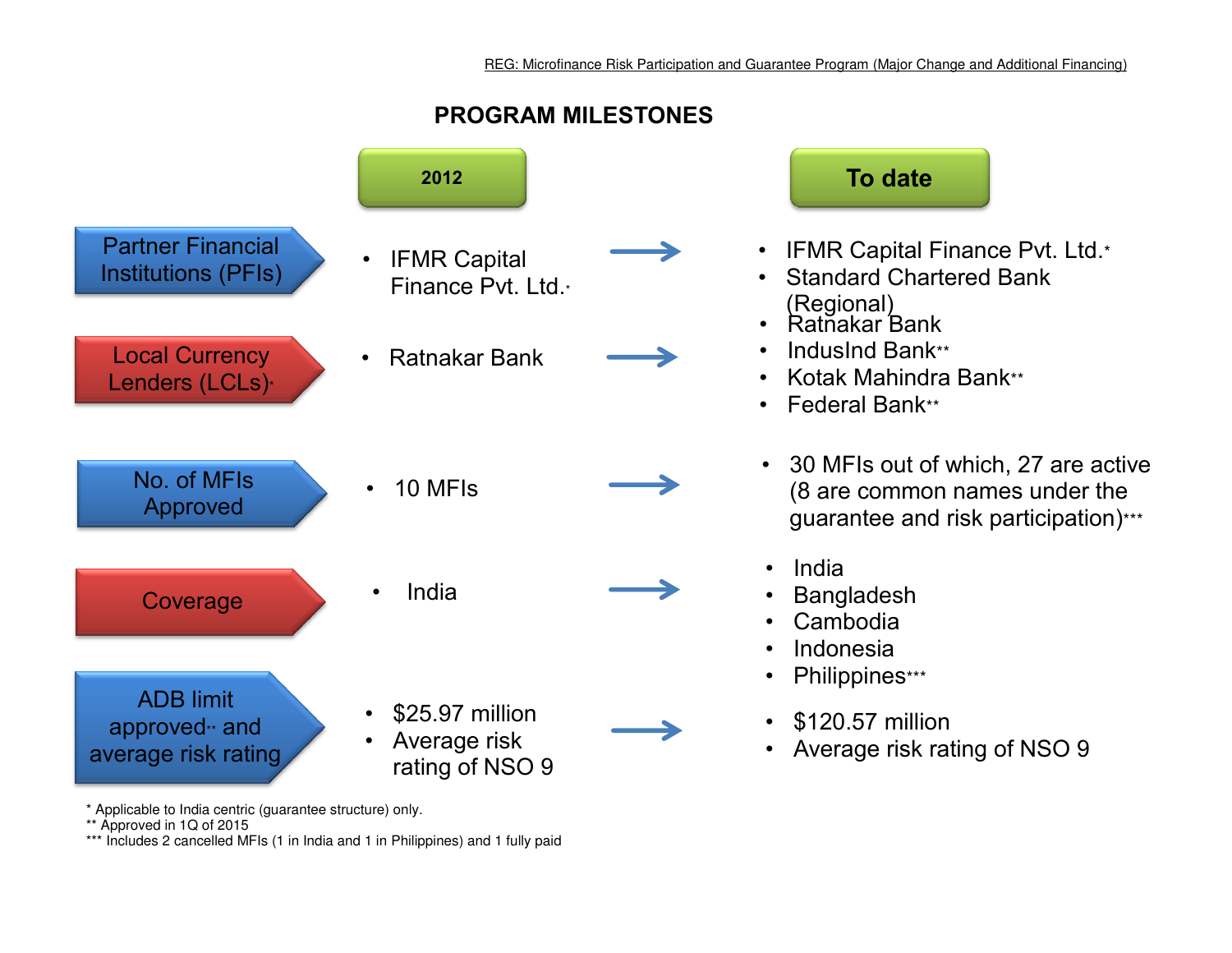## **PROGRAM MILESTONES**



\* Includes projected no. of borrowers for loans guaranteed in March 2015. RP-Risk Participation; PCG-Partial Credit Guarantee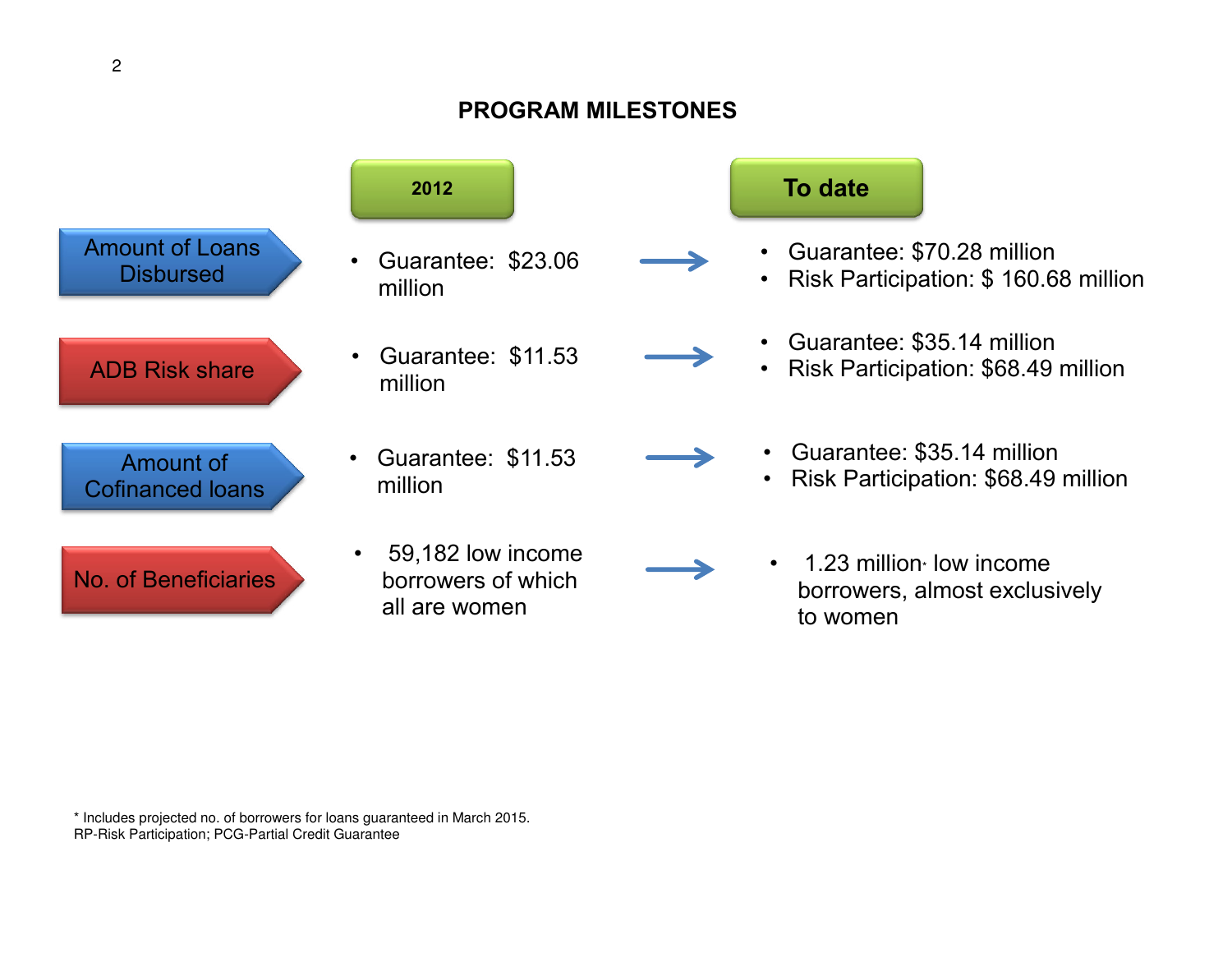## **OTHER SIGNIFICANT MILESTONE**